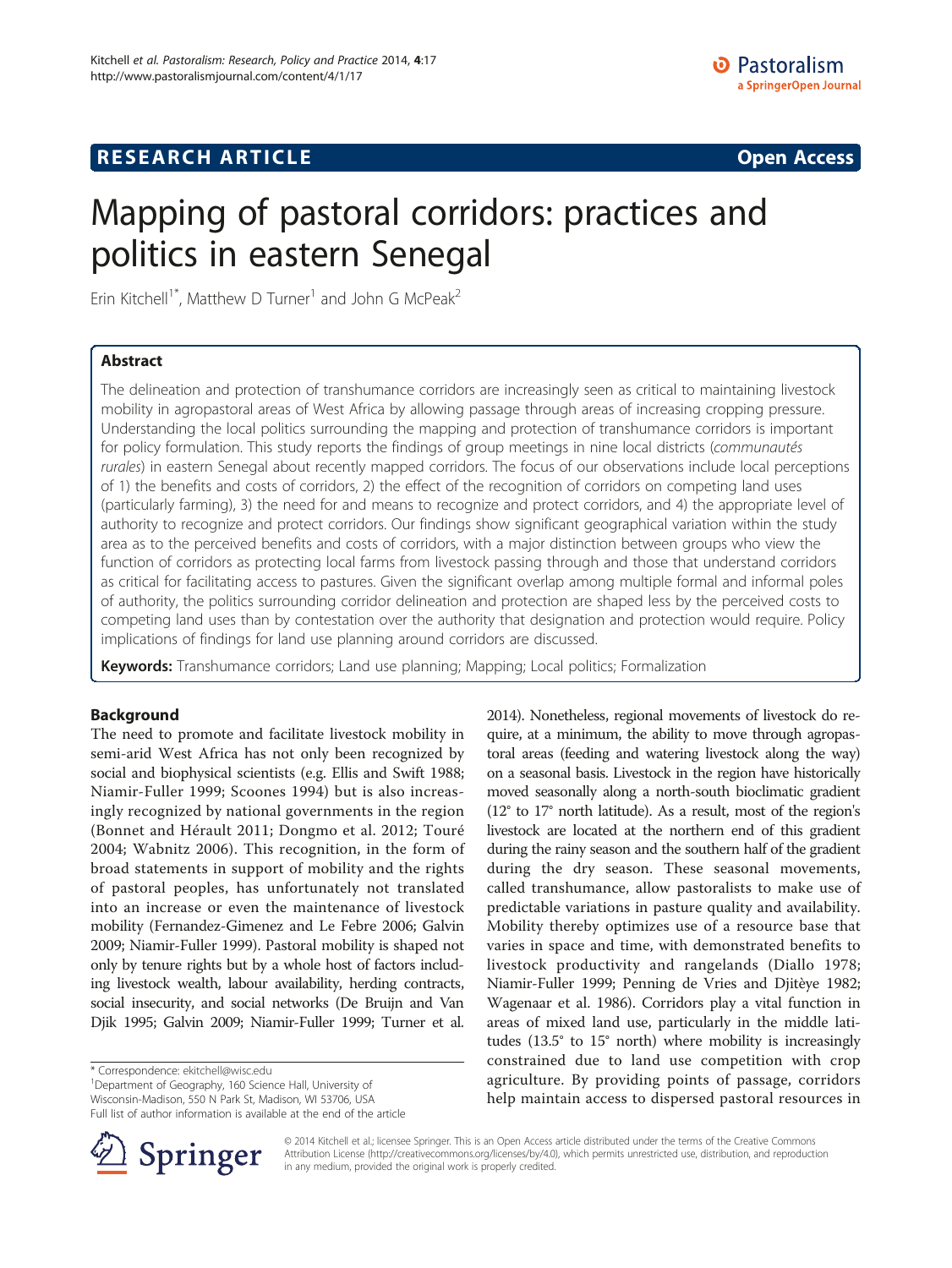the face of cropping pressure. They are thus central to maintaining the complementarity and integrity of pastoral resource systems.

A major limitation of current policy and development efforts to promote livestock mobility is the abstract embrace of livestock mobility. Just as early French geographers often mapped transhumance movements with broad arrows covering tens to hundreds of kilometres (e.g. Benoit [1979;](#page-12-0) Beauvilain [1977;](#page-12-0) Gallais [1975\)](#page-12-0), $^{\circ}$  there has been limited attention to the materiality of transhumance corridors at the national level - leaving the work of the recognition and designation of transhumance corridors to local jurisdictions. As rural peoples in agropastoral West Africa recognize, livestock corridors are physical paths of 5 to 25 m in width worn by repeated livestock passage. Important features of these corridors are pastoral encampment points, often near water, where calves and milking cows are separated from each other and from which livestock disperse to graze. The health of a corridor system is often less about the presence of a path of sufficient width to allow livestock to move between points A and B and more about the quality of pasture and water accessible from each resting point. A decline in such accessibility at locations along the corridor can erode the health of the livestock that depend on the corridor and increase the potential for social conflict between transhumance herders and local farmers (Brottem [2013](#page-12-0); Niamir-Fuller [1999;](#page-13-0) Painter et al. [1994;](#page-13-0) Thébaud and Batterbury [2001;](#page-13-0) Turner et al. [2014](#page-13-0)).

In the context of decentralization, limited capacities of central governments, and limited understanding by government authorities of transhumance corridor networks, decisions about livestock corridors, if made at all, are made at the local level (Brottem [2013](#page-12-0); Kitchell [2013](#page-12-0)). Given the fact that these regional corridor networks extend well beyond local jurisdictions, decision-making at this level lacks the administrative coordination required to maintain uninterrupted pathways; unless there is strong pastoral organization at the local level (often lacking), key pastoral resources (paths, encampments, water points) are likely to be compromised due to the common combination of bias of local authorities toward agricultural interests and insider-outsider politics (Brottem [2013](#page-12-0); Moritz [2010](#page-13-0); Niamir-Fuller [1999](#page-13-0)). There are multiple interests surrounding the location, recognition, and use of transhumance corridors working at different spatial and social organizational scales. The livestock are owned not only by pastoralists themselves but by farmers, merchants, and government officials living far from the corridor stretch in question (Habou and Danguioua [1991;](#page-12-0) Turner [2009\)](#page-13-0). As such, these corridors have a public good character requiring some state involvement at broader administrative levels to represent extra-local interests.

#### Study area

Livestock husbandry in eastern Senegal has historically been dominated by seasonal movements around the Senegal River Valley (Fuuta Toro) with dispersal north into Mauritania and south into the Ferlo (Figure [1](#page-2-0)) during the rainy/flood seasons (June to November) and return to the floodplain during the dry season (December to May) (Ba [1986;](#page-12-0) Santoir [1983;](#page-13-0) Schmitz [1986\)](#page-13-0). Expansion of irrigated cultivation, operation of the Manantali Dam (built in 1988), and recurrent drought have drastically reduced floodplain pastures (Schmitz [1993](#page-13-0); Santoir [1983](#page-13-0)). This has increased the importance of more classic patterns of transhumance. Along the north-south axis, herds in the West African region will generally move north during the rainy season and south during the dry season. The latitudes to the north or south reached by transhumance herders vary based on the latitude of their home base and the level of mobility to which they are committed. Herds with bases in eastern Senegal may move up to several hundreds of kilometres north of the Senegal River Valley (16.5° to 17° north latitude) and as far south as Kédougou in southeastern Senegal and Kéniéba in Mali (12° to 12.5° north latitude). Levels of mobility vary significantly among herds with some herds managed in semi-sedentary fashion (moving within a 40-km radius during the year) and others travelling across the full latitudinal range described above.

As elsewhere in the Sudano-Sahelian zone (Bassett and Turner [2007;](#page-12-0) Bernardet [1999;](#page-12-0) Blench [1994;](#page-12-0) Diop et al. [2012](#page-12-0); Dongmo et al. [2012;](#page-12-0) Tonah [2006\)](#page-13-0), there are reports over the past two decades of a southerly extension of transhumance corridors and an increase in the amount of time spent in the south with an increasing fraction of transhumance livestock remaining late in the dry season to catch the earlier rains to the south before moving north (Diop et al. [2012\)](#page-12-0). A more recent feature of this trend has been the increased movement of livestock during the dry season toward the southeast into Mali (Kayes Region). These shifts in the timing of movements have an effect on the presence of the livestock in the more heavily cultivated areas in the middle latitudes (Figure [1\)](#page-2-0).

The region's population is composed of multiple ethnic groups (Fulani or Toukouleur, Soninke, Maures, Wolof, Serer, and Bambara). All ethnicities own livestock but the Fulani and Maures are seen as livestock specialists. In the northern portion of the study area (Figure [1](#page-2-0)), cultivation pressure is very high along the historic floodplain of the Senegal River but drops off significantly moving south in the western portion of the study area and west in the eastern portion (as the Senegal River curves south and the Faleme tributary forms the border with Mali). Given the long-standing importance of livestock husbandry, customary organization of pastoralists has historically been important with particular Fulani clans acting as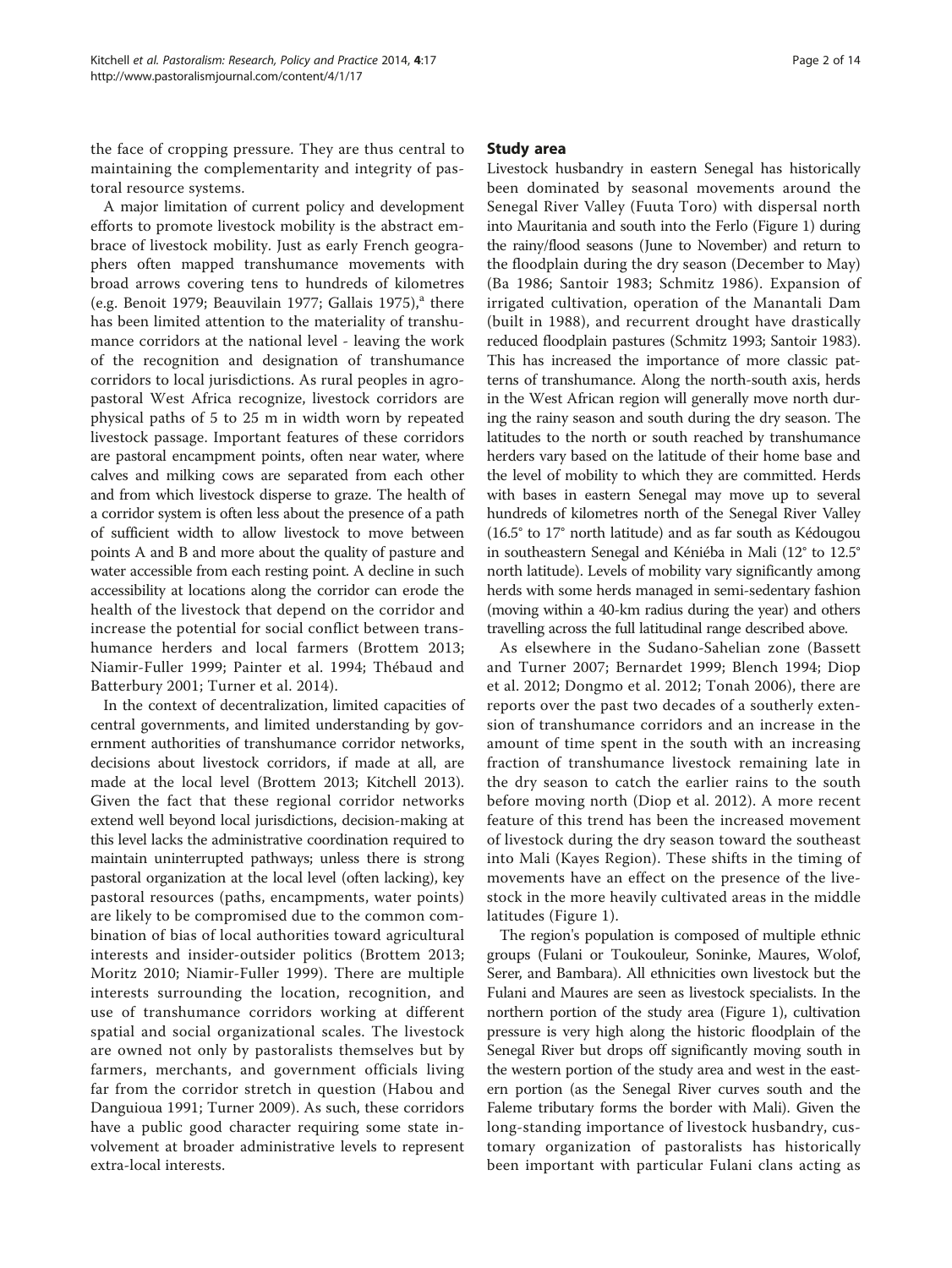<span id="page-2-0"></span>

hosts at particular encampments and water points particularly in the Ferlo (Figure 1). Moreover, the Livestock Ministry of the Senegalese government has invested in the drilling of boreholes in the southern portion of the area and the establishment of pastoral associations to manage these (Juul [2001;](#page-12-0) Wane et al. [2009](#page-13-0)). These associations have supplanted customary organization in many parts of the north. In general, there is a broad acceptance of and identification with livestock husbandry both by residents and government agents in this part of the study area. In particular, there is a shared understanding that livestock, except for milch cows, need to move away from densely cultivated areas during the growing season.

Moving south into the middle portion of the study area (Figure 1), cultivation pressure increases, ethnic composition diversifies (greater presence of Wolof, Serer, and Manding groups), and the history and coherence of customary pastoral organization is more limited than to

the north. This is the area where contemporary tensions between farming and herding groups run highest (higher land use competition) and the political influence of pastoral groups is relatively low. While the presence of transhumant livestock in the area is not new, its level of government-sponsored and customary organization is much lower than in the north. The government ministries that are most active in this area are concerned primarily with agriculture and forestry.

The southern portion of the study area (Figure 1) has historically had low population densities and has only recently experienced an increase in livestock presence and cultivation pressure (Diop et al. [2012\)](#page-12-0). Still, cultivation pressure remains low in the area and a higher proportion of its area is under some sort of government protection (Figure 1). Given the limited historical presence of people in the area, it can be seen as a frontier zone. Customary pastoral organization is low with most livestock in the area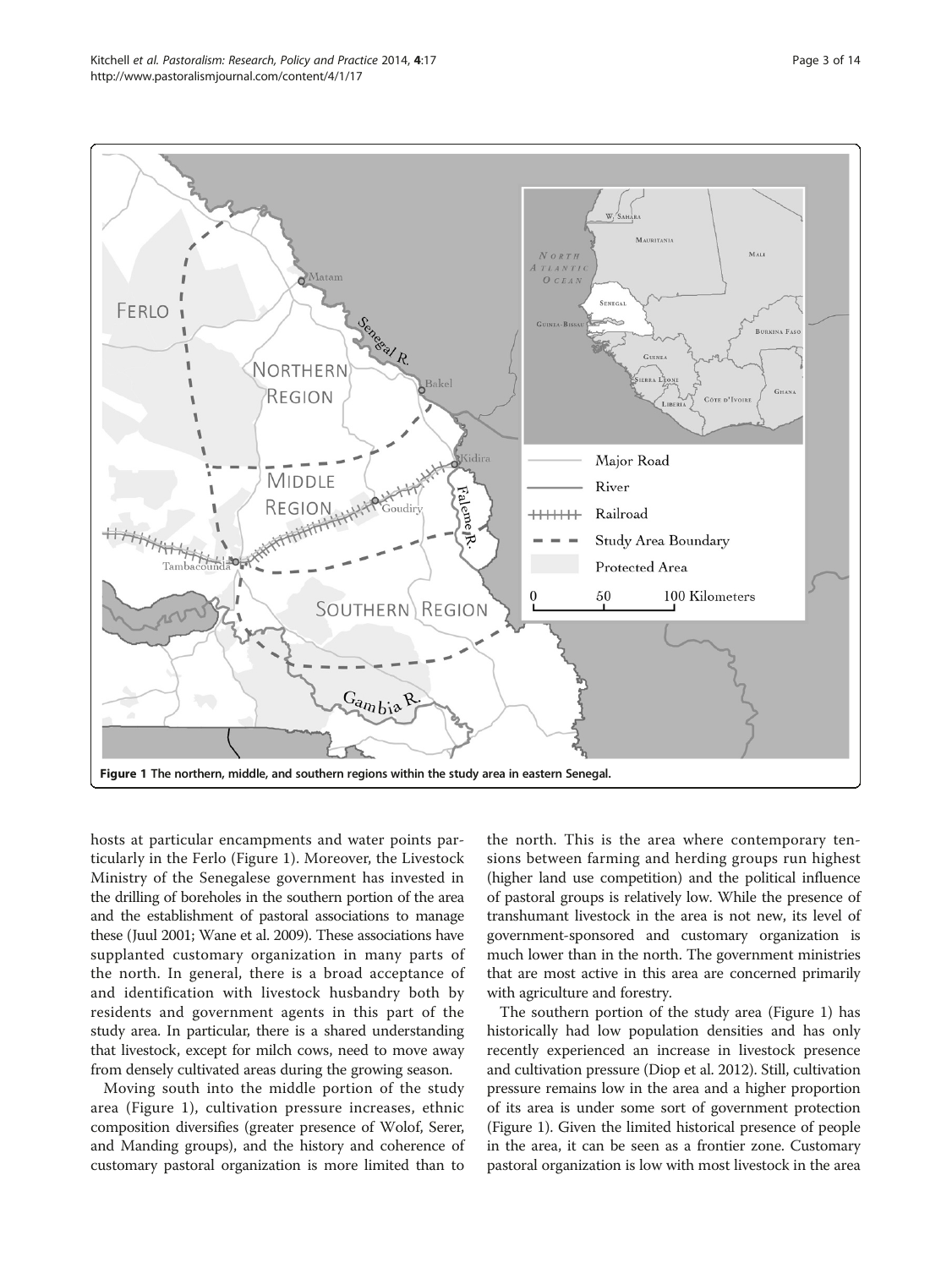present seasonally and managed by transhumant herders. Government presence is most felt through the activities and policies of Eaux et Forêts, the forestry agency, which generally has a negative posture toward livestock husbandry (Benjaminsen [1997](#page-12-0)).

## Institutional and administrative governance

The history of decentralization of natural resource management in the study zone has important implications for efforts to formalize recognition of corridors. Government administration in Senegal is subdivided into four administrative levels. At the top of the administrative hierarchy, regions are governed by the *Conseil Regional*, an elected body. Each region is subdivided into departments, which in turn are divided into arrondissements. Both departments and arrondissements are purely administrative entities with no independent political bodies. They are respectively headed by préfets and sous-préfets, appointed by the central government. Finally, at the lowest level, each arrondissement is composed of communes (cities) and communautés rurales (rural districts composed of multiple villages, hereafter CR) administered by directly elected local governments. There are currently more than 370 CRs in Senegal. New CRs have been established over time through successive subdivisions within the state territorial administration; the most recently established CRs in the study region (e.g. Bala, one of our study sites) were created in 2009.

The current institutional structure is the result of an administrative decentralization process, initiated in 1972 and reformed in 1996. A 1972 reform of territorial administration (Loi 72-25) established communes and CRs with legal and financial autonomy. However, communes and CRs continued to be under the budgetary control of the sous-préfet until the transfer of administrative management to the president of rural councils and city mayors in 1990. The decentralization reform of 1996 (Loi 96-06) further empowered local elected councils by transferring a number of administrative responsibilities to the commune and CR levels (notably land use planning and natural resource management). However, the devolution of administrative authority to local levels was not accompanied by an equivalent transfer of necessary financial resources (O'Bannon [2006](#page-13-0)). In addition, ultimate authority over resource management remains ambiguous due to the continued power of sector agencies in decision-making over natural resources. Further, by establishing a new pole of authority in an already complex institutional landscape, the establishment of CR councils complicates rather than resolves institutional pluralism at the local level. Devolution of powers to new artificially created units failed to build from existing tenure institutions, bringing the CR's administrative authority into competition with the customary authority of pre-existing local

management institutions (Hesse et al. [2000](#page-12-0)). Institutional changes under decentralization have thus altered the allocation of powers and responsibilities for resource management and reshaped the legitimacy of particular forms of resource governance. As these resulting shifts in power are contested, processes of decentralization become enmeshed in the production and reproduction of hierarchy at the local level (Gray [2006](#page-12-0); Poteete and Ribot [2011](#page-13-0)).

## Methods

The mapping of transhumance corridors could provide information needed to support the development of comanagement systems as well as to communicate information to local authorities about the placement of a local corridor within a broader corridor system. This paper reports on an ongoing research project focused on developing and using this information to support management decisions in eastern Senegal. The general data collection procedure followed by this project involves three basic steps:

- 1. Meetings with pastoral and other community leaders to identify major corridors on which their livestock depend during the year;
- 2. Collection of GPS coordinates and basic information for these corridors as well as for associated encampments and water points with the help of pastoralist guides;
- 3. Presentation and discussion of provisional maps of these corridor features with representatives of major interest groups at the level of each CR traversed by mapped corridors. A major focus of these discussions is the recognition of these corridor features at the local level.

This paper focuses on our experience with the third step of this procedure which has been completed in nine CRs in eastern Senegal. We orient our observations to address the following four questions concerning local resource users' varied perspectives on corridors:

- 1. What are the benefits and costs of corridors and do they require protection?
- 2. How does the mapping of corridors and encampments affect competing land uses (particularly farming)?
- 3. How should corridors and encampments be recognized and protected?
- 4. Under what authority should corridors and encampments be recognized and protected?

These questions lie at the heart of the politics that surround land use planning and locally brokered agreements to support livestock mobility. At a more abstract level, what is the purpose of corridors in peoples' minds and do these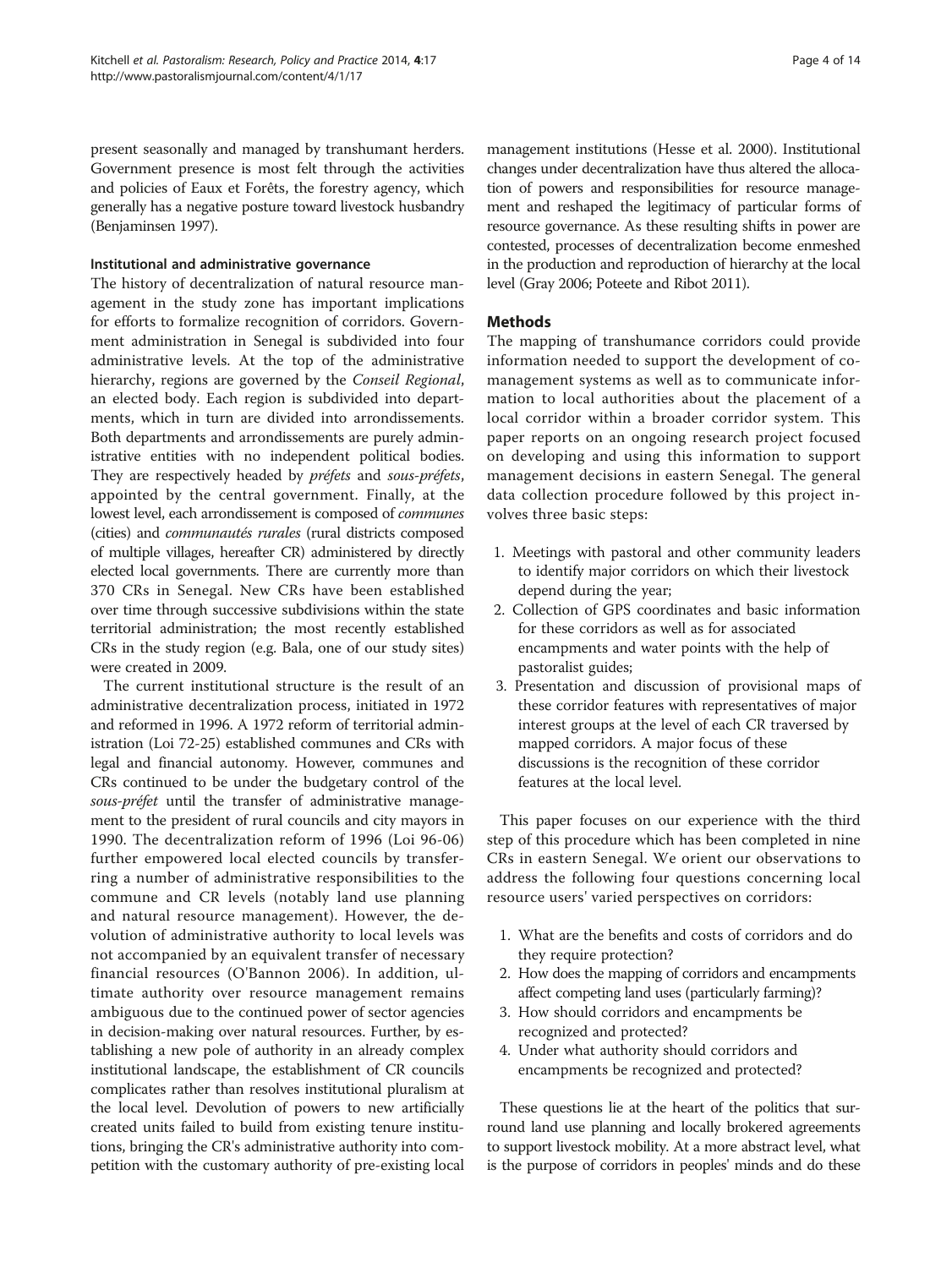purposes warrant particular forms of protection against competing land uses? If corridors need to be protected, how should they be protected and under whose authority? Finally, what additional issues arise with respect to competing claims to land when particular locations of corridors and encampments are presented? After addressing these questions, the paper concludes with a discussion of the policy implications of these findings.

## Corridor mapping project

The authors are involved in a research project in eastern Senegal to develop methods to map, characterize the status of, and widely disseminate information about transhumance corridors. $b$  The spatial organization of transhumance corridors reflects the nutritional needs of livestock and herders as they move long distances. To ensure that livestock are adequately fed, herds will generally move only a portion of the day along corridors, stopping at encampment points from which livestock disperse to graze after unweaned animals are separated from mothers. After grazing, mothers are milked before being reunited with their calves. Generally, encampment points are located at or within short distances of water sources (ponds, wells, rivers, etc.) with choice of encampment points determined not only by the quality and quantity of forage but also by the quality and accessibility of water.

For this project, major corridors used by livestock in the region are initially identified in group meetings of pastoralists, livestock agents, and local administrators at the level of the arrondissement. In these meetings, corridors are simply described by listing the succession of encampments used by pastoralists when moving along the corridor in a particular direction. More detailed information was collected by following each of these paths with a herder guide. GPS coordinates are collected for the corridors, encampment points, and water points used by livestock at encampment points. In addition, encampments are characterized as to cultivation pressure, customary control, exclusionary rights, and pasture quality. Water points used by livestock are characterized as to type, seasonal availability, water quality, and cropped field presence. The project so far has mapped and characterized around 500 encampments and 600 water points located along 3,000 km of transhumance corridors within the study area (Figure [2](#page-5-0)).

The final step of the data gathering process is the sharing of provisional maps with representatives from each local district (CR) crossed by mapped transhumance corridors. Corridors mapped so far in the project cross 29 CRs (Figure [2](#page-5-0)). Of these, meetings have been held in nine CRs (Figure [2\)](#page-5-0). After orienting participants to the map, the meetings are focused on the following:

1. verifying information gathered with the herder guide (names and placement of encampments and water

points as well as information gathered to characterize these as described above);

- 2. characterizing the cultivation pressure experienced along corridor sections lying between encampments;
- 3. characterizing the degree to which there is customary and governmental recognition of corridors and encampments within the CR;
- 4. characterizing the nature of protections of corridors and encampments by customary or governmental authorities against agricultural pressure.

The outcome of these meetings is the verification of the information gathered from herder guides as well as the collection of additional information about the vulnerability of corridors and encampments to agriculture pressure and informal and formal recognition and protection of these corridor sites. This information will be incorporated into an on-line digital map available to interested parties with effective access to the internet (generally government ministries and nongovernmental organizations) and flat maps at different spatial scales provided to local and regional governments as well as pastoral and farming associations. The goal of such information dissemination is for all parties involved in rural land use planning to have accurate information about the existing corridor network and its vulnerabilities.

This paper reports on observations made during nine CR meetings in May and June of 2013 in which provisional maps were presented to informants to verify locations and discuss the degree to which corridors and encampments are locally recognized (as described above). These observations were made not only to address the research questions as outlined above but also to evaluate the process and make necessary adjustments to our approach. CRs were chosen from the set of 29 districts based on the completeness of GPS data collection and in order to span the administrative subdivisions and latitudinal range of the study area.

Qualitative observations were used to address the four research questions described above. While a participant in the meetings, the first author of this paper served as both an observer and interviewer with research assistants taking the lead at running the meeting and recording survey information. When discussions arose relevant to our research questions, questions were posed by the first author to clarify people's understandings and positions. Groups ranged in size from five to ten people; participants included representatives of the CR council and a mix of residents who self-identified as farmers or herders.<sup>c</sup> Although many producers both farm and own livestock, they tend to identify with a particular socio-professional identity that is shaped by the relative importance of cropping and herding for household income and social history. While we hereafter use the terms 'farmers' and 'herders', it is important to note that in many areas farmers also own livestock and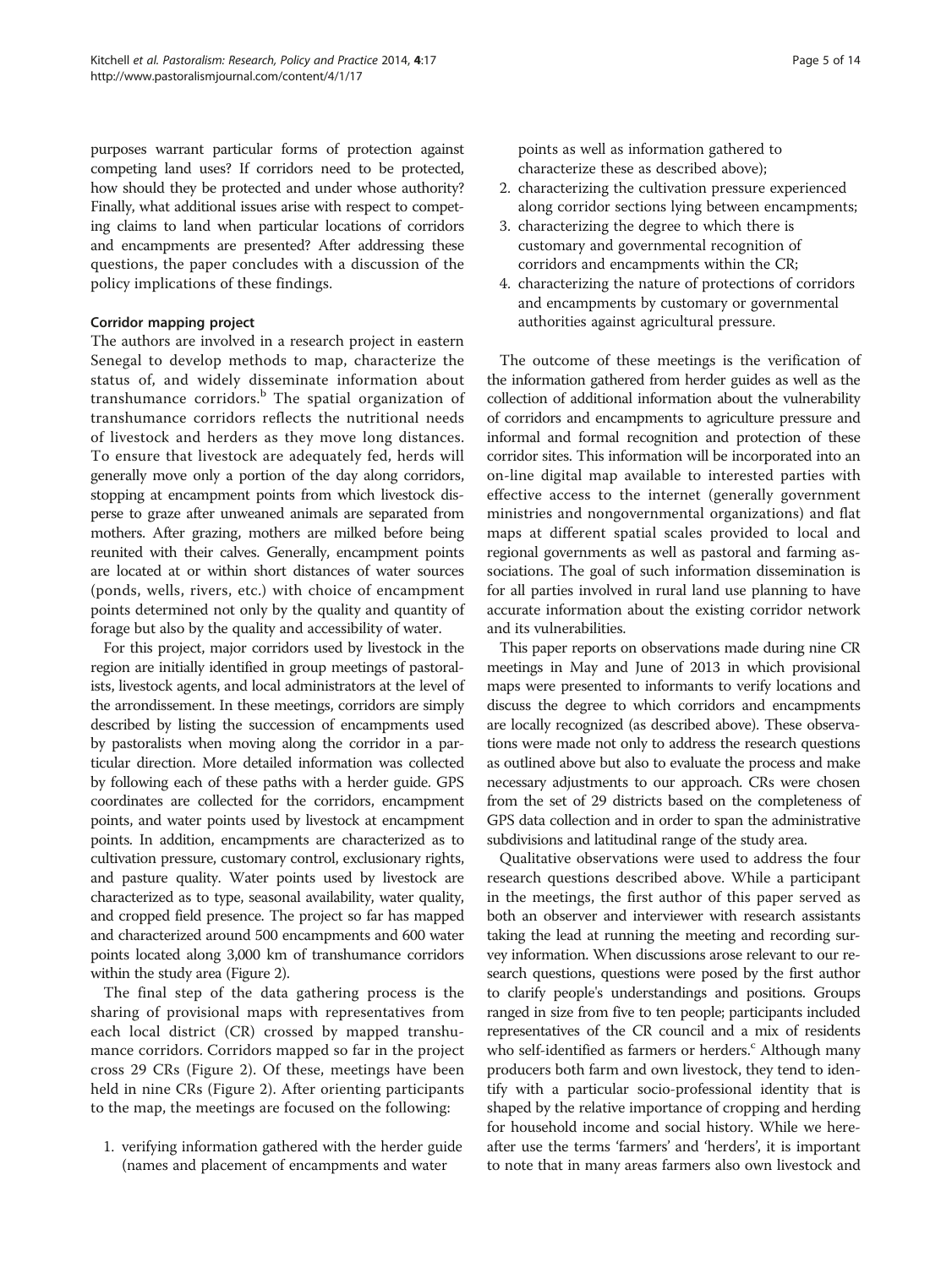<span id="page-5-0"></span>

may use corridors. After the initial description of our project, its methods, and goals for the meeting, reactions from participants often gravitated to perspectives on the benefits and costs of corridors and whether they should be recognized or protected (questions 1 and 3). Verification of the names and locations of corridors and encampments as outlined on provisional maps often led to discussions about the degree to which these pastoral sites were seen as competing against alternative land uses (question 2). Through a series of questions about local recognition, participants were asked about political and social contestation over corridor segments and resting points, formal and informal recognition by the CR, and the degree to which each segment and resting point were taken into account in decisions to permit or prohibit cropping and payments for crop damage. These questions also led to discussions related to the politics of fixing corridors (question 2) as well as the issue of authority to recognize and protect corridors in particular ways (questions 3 and 4).

The pre-defined set of survey questions thus led to unstructured discussions of the meaning of recognition, the roles played by different actors and institutions, and the factors affecting local decision-making about specific cases of encroachment and crop damage. Conversations were guided by open-ended questions by the first author to clarify divergent perspectives among participants in a given group as well as to explore variation among CRs.

## Results

#### Perspectives on the purpose and benefits of corridors

In all nine CRs in which meetings were held, corridors enjoyed some level of recognition by residents and district officials. Degree of recognition was assessed in terms of informal acceptance of corridor use, overt contestation of corridor sections by the CR or a given social group, and whether the corridor was taken into account in CR decision-making about land allocation, land use planning, and conflict resolution. Most often, recognition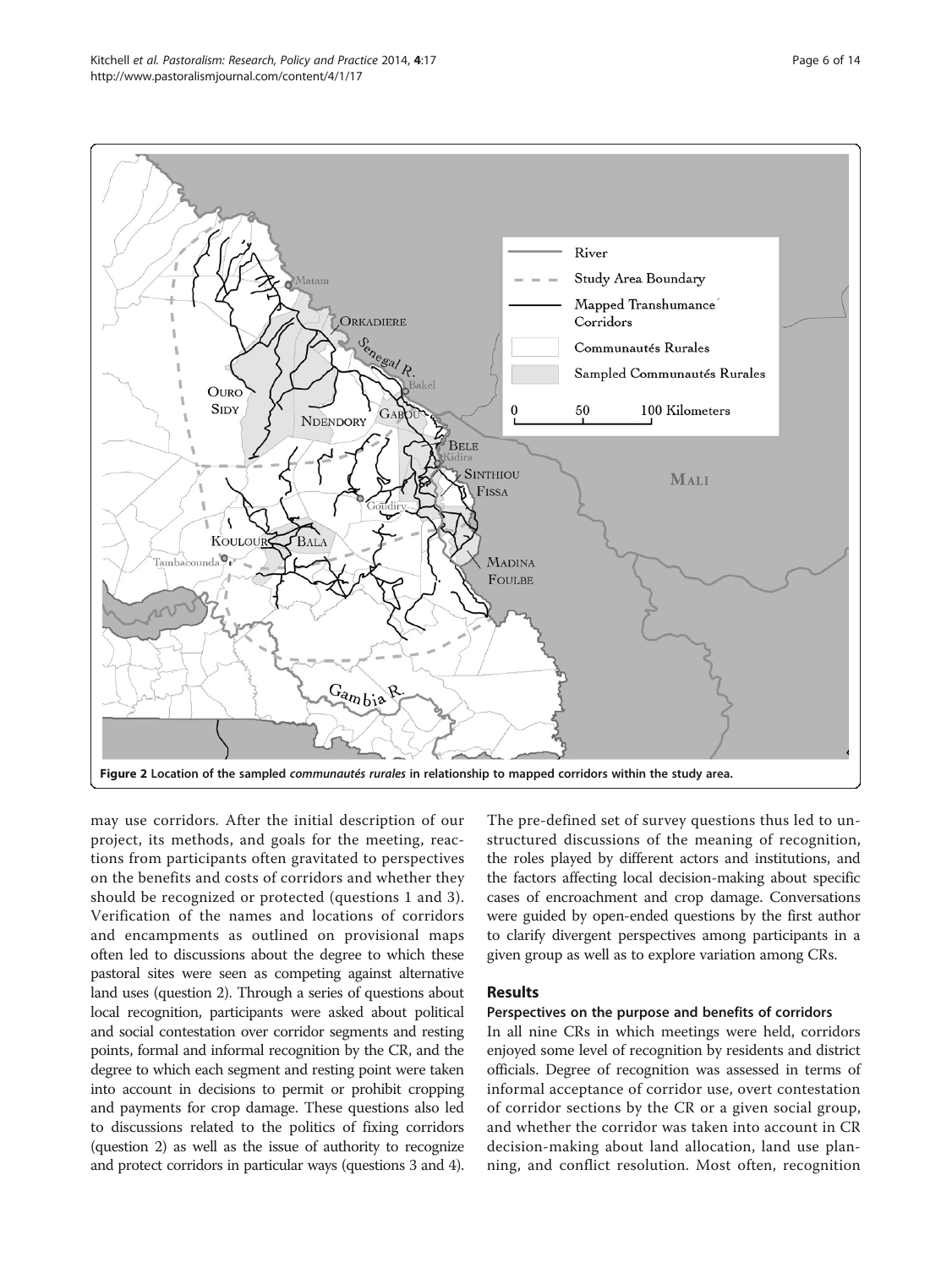was informal, consisting of the acknowledgement that corridors existed and were subject to some degree of customary regulation. Corridors were largely accepted as a long-standing feature of local production systems that play an important role in facilitating the accommodation of cropping and livestock husbandry. $\text{d}$  While accommodation between different production systems was central to participants' views of corridors, four distinct functions, variably stressed by different social groups, can be identified: to avoid conflict, reduce crop damage, ensure access, and prevent agricultural encroachment.

Participants most frequently spoke of the purpose of corridors as landscape features to manage or prevent conflict. People usually referred to conflict between farmers and herders resulting from crop damage, but corridors were also sometimes discussed in terms of their potential role in mitigating tensions between herding groups. Farmers, herders, and agropastoralists from across the three zones all emphasized this as one of the primary purposes of locally recognized corridors. Under prevailing conditions of overlapping land uses with multiple claimants holding different use rights, corridors provide a means of clarifying access and channelling livestock pressure through known routes. They also serve the function of pinpointing the local individual(s) responsible for managing transhumance movements by associating transhumant encampments with particular settlements where a host resides. Of course, the degree of responsibility and authority over management varies widely and extra-local herders may choose not to contact local hosts. Various actors interpret the role of corridors in reducing conflict in quite different ways; one perspective views corridors as a means to keep livestock away from fields, while another emphasizes the role of corridors in enabling access to a broader ensemble of pastoral resources. Not surprisingly, farmers often spoke of the regulation of corridors not only in terms of their geographic delimitation but also in terms of specifying the temporal dimensions of their use. This can be seen as an example of the degree to which corridors' perceived roles in managing conflict and preventing crop damage are sometimes interwoven. As will be discussed below, when corridors are used as a means to manage conflicts between competing land uses with a strong focus on crop damage, corridor delineation and regulation can become primarily a means of constraining rather than enhancing mobility.

While a range of social groups across the study sites stressed the management of conflict and crop damage as among the principle purposes of corridors, many herders also emphasized corridors as a means for ensuring positive rights of access. Local recognition of corridors was viewed as a validation of pastoral claims to particular paths and areas of pasture. In a basic sense, it

represented a commitment to the persistence of an extensive livestock production system by allowing transit through agricultural areas. However, this clarification of a right of transit and access to pasture did not always extend to a sense that corridors also connoted protection against future cultivation. Herders perceived agricultural encroachment as a pressing problem for livestock production, but did not always view it as an infringement on established pastoral rights. Understandings of corridor recognition as serving a strong positive right to maintaining corridors and pasture sites free from cultivation were generally expressed in areas that either had politically active pastoral associations or that had recently been involved in processes of land use planning facilitated by outside agencies and focused on corridor protection. In discussions with participants, the political organization of pastoralists and education campaigns about legislation on mobility seemed to increase the likelihood that herders view corridors as inherently providing protection from future agricultural pressure. By providing a representative body, pastoral associations play an important role in articulating pastoral interests and enhancing their political clout.

## Politics surrounding the 'fixing' of corridors on provisional maps

In preparing for meetings at the CR, we expected the question of corridor and encampment placement on provisional maps to be highly sensitive. As a visual representation delineating current land use, maps of corridors could be interpreted as fixing boundaries around accepted social uses of resources. Surprisingly, discussions focusing specifically on corridor placement were much less contentious than anticipated. There were two principal reasons for this. First, corridors were often considered to already be relatively fixed in practice, particularly in zones with higher cropping pressure. As a result, the placement on the map was approached in a matter-of-fact manner; there was little implication that mapping corridors substantially altered shared understandings of boundaries. Second, the delineation of corridor location was not associated with strong commitments to protect corridors as a land use. In particular, recognition was not taken to mean consistent enforcement of prohibitions on cropping along corridors and near encampments and water points. In effect, residents did not immediately perceive corridor recognition as strengthening pastoral land rights.

A significant degree of consensus existed on areas understood to be important for transhumant herds, and the idea that the CR may recognize corridors and encampments as legitimate land uses was not perceived as immediately threatening to competing land uses. While the geographic siting of areas used by transhumant herds elicited little dispute, the politics surrounding questions of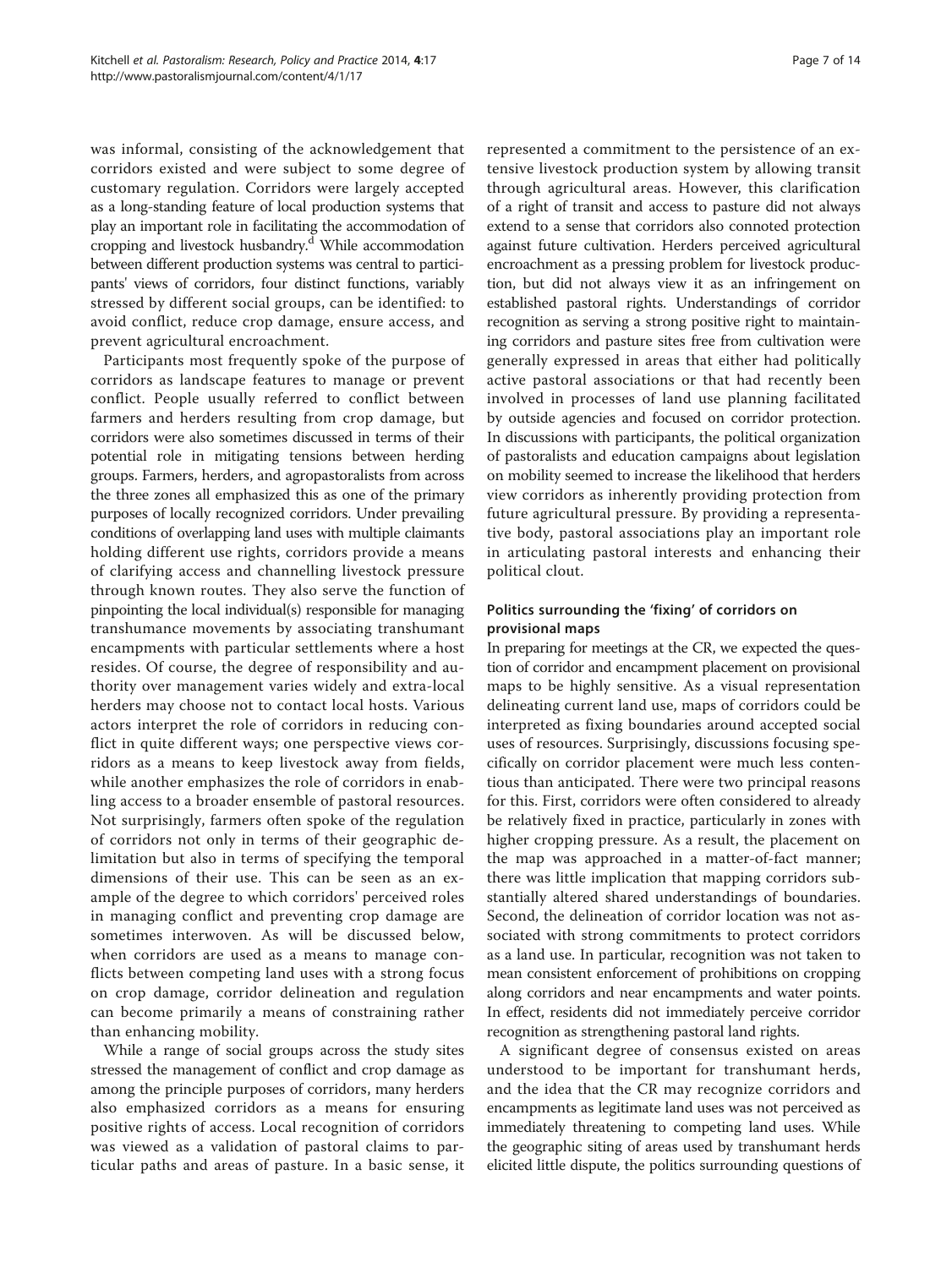access within this schema came to dominate discussions. Related issues included the timing of access, how herders gain authorization for use, how penalties for crop damage are defined, social expectations of both residents and extra-local herders, and the regulation of related resources (tree browse in forests, water supplies at village wells and boreholes). It was when these issues become the focus of discussion that questions about competing land uses came to the fore. To the extent that corridor recognition was understood as an acknowledgement of long-used livestock paths, contention was diminished. However, the dimensions of access and the degree to which quality pasture and water points should carry restrictions against agricultural expansion generated much greater debate. In the context of corridor formalization, the extent to which these politics are explicitly addressed will depend on divergent conceptions of corridors as 1) points of transit out of an area or 2) as features of pastoral geographies with associated requirements for adequate access to forage and water.

In addition, in discussions of whether the provisional maps accurately reflected current practice, differential knowledge of the geographic realities of transhumance became evident, with important implications for the scale of organization of resource management. Residents from one area of the CR often had limited knowledge of livestock paths in another area. Participants from the same district also held divergent viewpoints of the importance of corridors depending on the characteristics of different locations within the CR (cropping pressure, density and duration of livestock presence). Further, of those present at meetings, CR officials tended to be the least knowledgeable about the geographic location of corridors. This reflects the importance of the village level in ongoing corridor management. Similarly, participants from a given CR were sometimes unaware of paths in their district that had been identified as important by residents of other CRs. There was little perception of corridor protection as a cross-boundary issue that required coordination with neighbouring districts. Reviewing the provisional maps in multiple CRs thus highlighted both a higher degree of resistance to protecting access to pasture around encampments than to the delineation of corridors themselves and low levels of coordination among local entities and across districts. These two issues represent critical obstacles that must be addressed in order to maintain the viability of a broader corridor system (Moutari and Girault [2013\)](#page-13-0).

## Perceptions of the need for formal recognition of corridors

Whether or not special forms of protection, notably through the formal recognition of corridors by the CR, were viewed as necessary depended on several factors: 1) the degree to which customary systems of regulation and accommodation were perceived as still functioning,

2) social relations between user groups within a district, and 3) the level of land use pressure in the area. Thus, significant differences existed among groups in terms of the perceived need to formalize corridors and how the benefits associated with formalization were understood. Formal recognition and protection of corridors tended to be most frequently viewed as necessary in areas with high agricultural pressure and in areas where there was a more limited history of social interaction between transhumant herders and local residents.

Practices of accommodation between cropping and herding have a long history in the region. The historical integration of livestock paths into customary systems of land management was often referenced in discussions of decision-making about corridors, particularly in areas to the east and north of the railroad (Figure [1\)](#page-2-0). The degree to which customary agreements were still functioning had an important effect on attitudes toward the need for formal protection. When customary systems were viewed as effectively managing land use and related disputes, residents saw intervention by local elected officials as unnecessary and sometimes as inappropriate. In Bala, it was stated that when arbitrating crop damage, the CR simply followed agreements made by elders several generations earlier, referred to by participants as 'village law'. Both residents and CR officials felt that the CR lacked the authority to infringe upon customary arrangements. In some cases, the precedence of customary arrangements protected mobility by restricting the ability of CR officials to alter existing land use agreements; however, since land use planning and allocation for cultivation take place at the CR level, its diminished role in regulating corridors could also indirectly promote agricultural encroachment.

In addition to the functioning of customary arrangements, the nature of social relations among user groups also influenced the perceived need for protection of corridors. This was particularly evident in the northern zone. Populated mainly by Fulani who share a socio-professional identity rooted in livestock ownership, corridors in this area were seen as an unquestioned aspect of local production systems. However, corridors were rarely viewed as a formal feature of land use planning nor did they receive protection at the CR level. On the one hand, widespread social acceptance of livestock paths created a stronger sense of a right to mobility than elsewhere, while on the other, the perception of corridors as part of the social fabric of local communities led to a reliance on mutual accommodation and reduced the perceived need to formalize protection at the district level. The intensity of conflict when crop damage did occur was reported to be relatively low. One participant explained that a shared socio-professional identity defused conflict, emphasizing 'we're all Fulbe'. In addition, participants in northern districts explicitly placed responsibility for preventing crop damage on both farmers and herders. Further,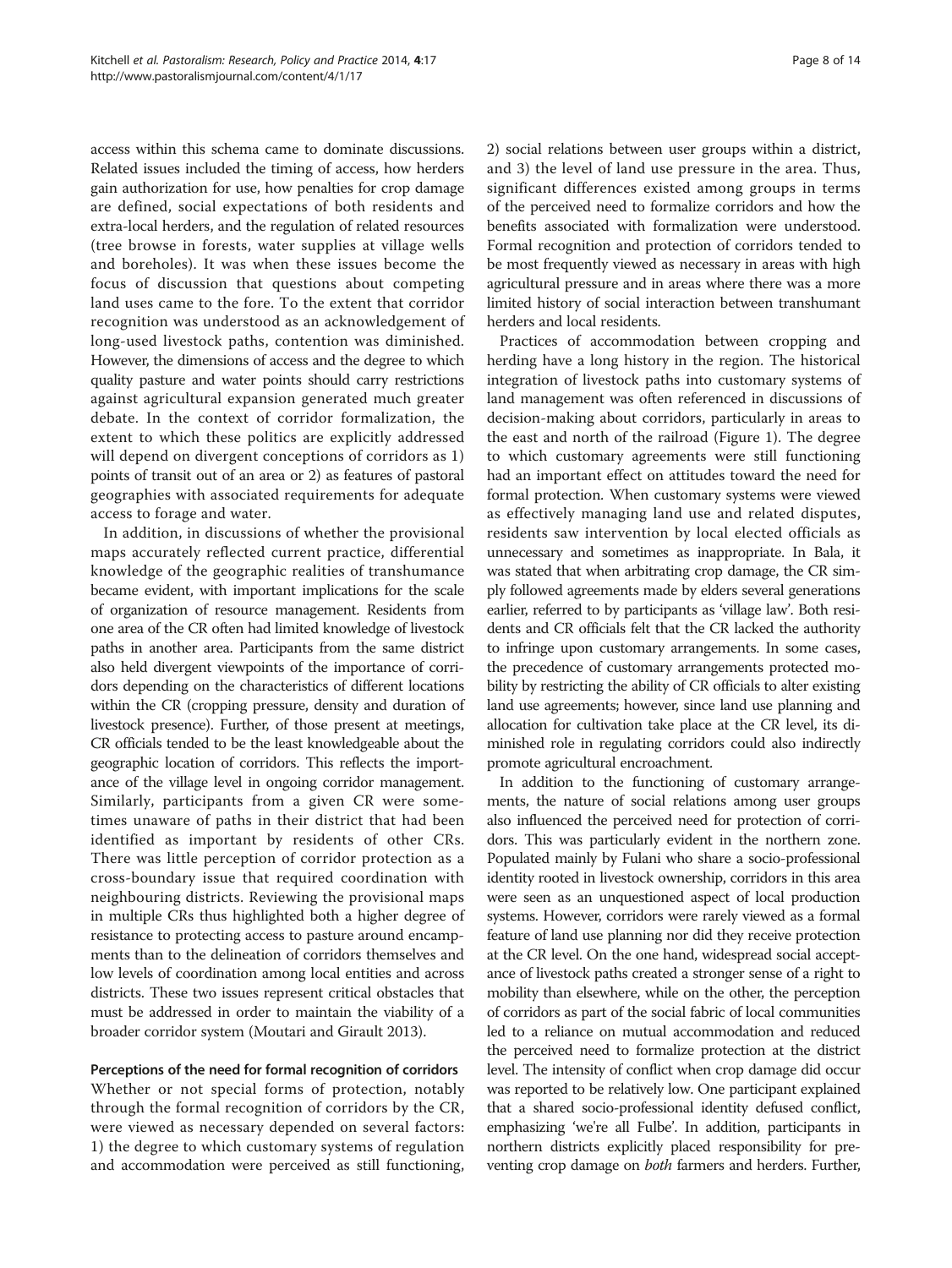most farmers in this zone own a significant number of livestock and also make use of corridors. Unlike in other areas, conflict in the northern zone did not rise to the level of outright or latent social confrontation between different groups, but was instead expressed as isolated flare-ups between particular individuals. However, there is evidence that more persistent social divisions in attitudes toward livestock mobility may be developing, particularly in reference to irrigated areas along the river.

In areas where relationships between transhumant herders and residents were established enough to facilitate informal negotiation of access, perceptions that corridors required formal protection were weaker. This tended to be the case in localities where transhumant herders pass a significant portion of the year and return in successive years, leading to closer relationships among groups and diluting strict definitions of 'insider' and 'outsider'. In one case, a CR official referred to the herders who had been coming to his district regularly for more than 10 years as 'living there', noting that they spend more time annually in his district than in their home territories. In situations such as these, transhumant herders may even pay taxes and vote in local CR elections. These social dynamics existed in districts located at the southern end point of a corridor that had relatively extensive areas of pasture (e.g. Madina Foulbe).

This contrasted sharply with dynamics in transit zones located in the middle zone of the study area. Transhumant pastoralists spent much shorter periods of time in these areas and were likely to use different series of encampment sites in successive years. In addition, cropping pressure is higher in this zone and the timing of livestock movements results in higher numbers of livestock being present during the planting season. Residents of areas with higher land use pressure expressed greater interest and even a sense of urgency about the formalization of corridors and access rights. This dynamic was heightened in areas that had also experienced recent changes in the timing of livestock movements. Increased potential for crop damage resulted in corridors being perceived as a necessary means to avoid conflict. However, this conjunction of interests between farmers and herders emerged from very different understandings of the implications of defining corridors. In many CRs, the focus was on preventing conflict. Given the dominance of agricultural interests at the local and district levels, conflict prevention was often couched in terms of reducing crop damage by regulating and constraining the movement of livestock in and around fields.

For example, the CR of Koulour attempted to institute a management system in 2008 designed to control the location and timing of livestock movement. Each group of herders was required to present themselves to village chiefs, declare the number of days they would be spending in nearby encampments, and pay a user fee of 10,000 CFA francs to every village in which they stopped overnight. In addition, December 31 was set as the date of the earliest possible entry into the CR. While restrictions on livestock access were elaborated, little emphasis was placed on protecting corridors from agricultural encroachment. In this case, formalization of corridors clearly represented a broader claim to control and restrict the access of outside groups. However, the system quickly collapsed with outsider herders simply refusing to participate or abide by the new restrictions. As in this failed attempt to curtail crop damage, in most districts of the middle zone, a reciprocal commitment to maintain corridors to facilitate livestock movements into and through cropped areas was missing. This was evidenced by the very rare occurrence of prohibitions of cropping on corridors and near water points. Although land use pressure creates incentives on both sides to formalize protection of corridors, divergent perceptions of 'protection' can undermine consensus and may lead to mixed results in terms of enhancing livestock mobility.

## Divergent views of authority: institutional politics surrounding corridor protection

As we have seen, a continuum exists in perceptions of whether or not corridors require special forms of protection beyond extant arrangements at the local level. However, of even greater importance for efforts to enhance mobility, divergent views of the appropriate authority for protecting corridors reveal a distinct institutional politics associated with formalizing corridors. A variety of institutions are involved formally and informally in the regulation of livestock movement. Relations among these various institutions are typified by both cooperation and contention over the right to manage resources. Building institutions to support livestock mobility is political not only because of the act of inscribing physical boundaries but also because recognition requires a negotiation among competing authorities. The levels at which farming and herding interests are represented differ. As representatives of local settlements, village chiefs and the CR are likely to favour cultivation interests. Herders lack formal representation in decision-making over land use in the districts outside their home territory, despite their extended presence locally and the regional importance of livestock production. Instead, herders exercise political authority through clan or family heads, pastoral associations, and by appealing to the regional livestock service (ministry). Across the study districts, there was considerable variation in the prominence of customary leaders, locally elected CR officials, state-sponsored pastoral associations, and sector agencies in decision-making about livestock mobility. In different local contexts, effective authority over livestock mobility is shaped by the shifting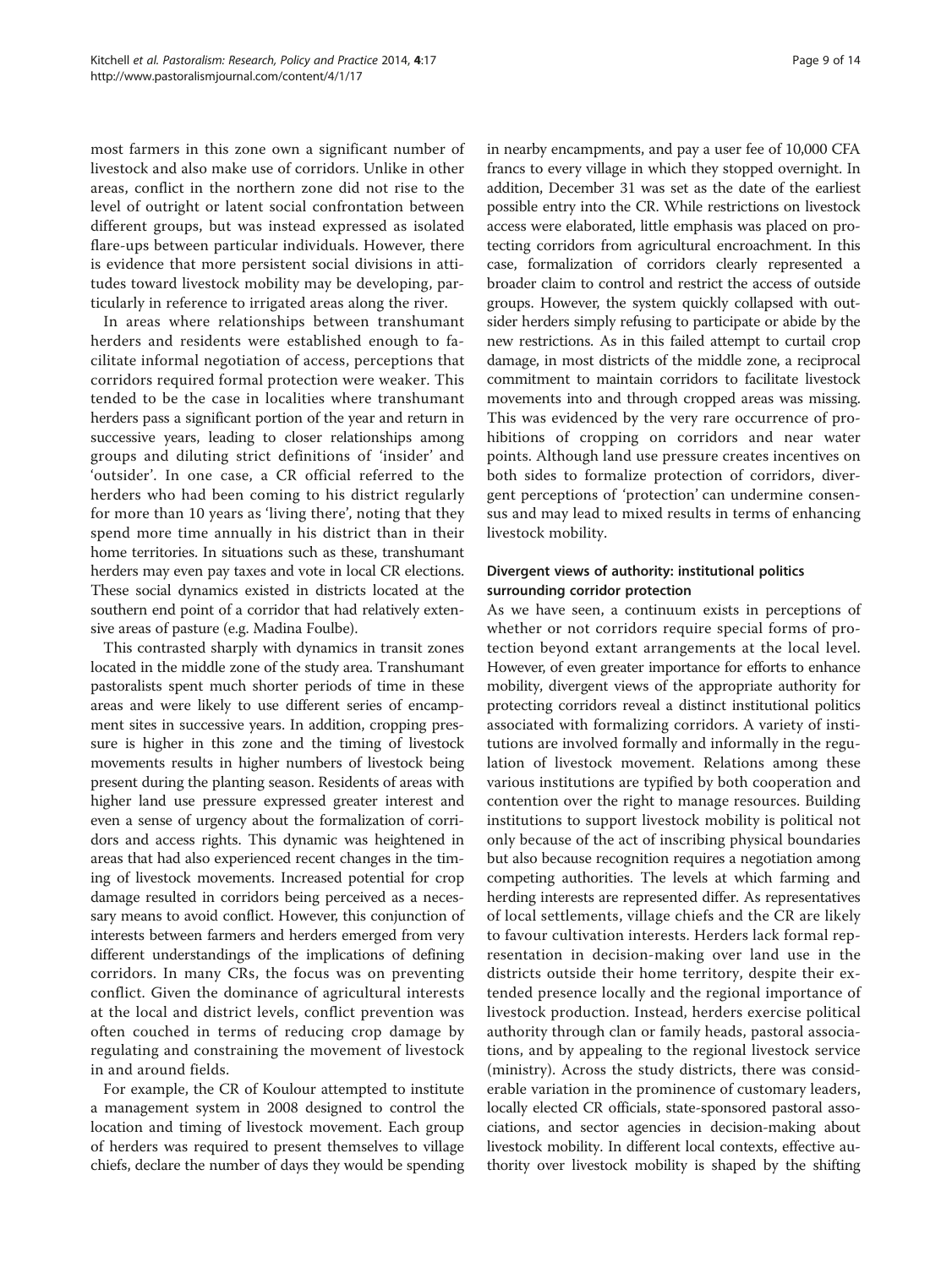power of these institutions resulting from several factors, notably the level of political organization among pastoralists, village density, the prevalence of protected areas, and the history of livestock movements in the area. The allocation of responsibilities for protecting corridors within formalization processes has two implications. First, different institutions are likely to embody vested interests in a particular land use. Second, when understood as an issue of precedent among competing poles of authority, contestation over the specific issue of corridors becomes a symbol in broader social struggles for control over resources.

The roles played by various administrative bodies and informal institutions differed from one CR to the next. Nonetheless, some broad trends were apparent across districts. First, village chiefs are often the primary level at which questions of access are negotiated. This is the case not only due to their customary authority to allocate cropland and arbitrate conflict but also because of their geographic proximity to the resources in question. In some cases, this authority was delegated to village committees, of which the village chief or a representative of his choice was a member. In general, both farmers and herders viewed the village chief as a legitimate interlocutor. However, this does not mean that herders always inform them of their actions nor respect their decisions. Differing perceptions of the responsibilities of herders and the level of control exercised by village chiefs led to frustration on both sides. In particular, herders' unwillingness to make their presence in the area known to the village chief and to camp near villages was a growing source of tension between groups.

The CR is also widely acknowledged as an important source of authority over livestock mobility, particularly through upholding and legitimizing the decisions of village chiefs. In addition, CR officials played a central role in addressing conflicts that were unable to be successfully resolved among the two parties at the village level. They often determined whether or not the gendarmerie should become involved and formal judicial procedures initiated. Before the addition of the CR into Senegal's administrative structure, the arrondissement government was too far removed to impinge much on local affairs. Although the district government of the CR is much closer to the local level at which management questions arise and are resolved, it also has a limited enforcement capacity and continues to rely on village chiefs as the mechanism for implementing its decisions. A relationship of interdependence exists between the CR and village chiefs. Nonetheless, the relationship is also characterized by contestation and competing interests. The ambiguity between customary authority and the elected officials of the CR government is particularly strong in areas where new CRs had only recently been created

(e.g. Bala established by decree in 2009). Residents' attitudes toward regulation by the CR were generally positive, but in the absence of outright conflict, its efficacy was considered low because of a limited ability to perform oversight. Some participants stated that formal recognition of corridors at the CR level made little difference because it had little effect on cultivation in practice and was frequently not taken into account when resolving crop damage disputes. The CR becomes more prominent in decisionmaking about livestock mobility when external bodies implement programming in the district explicitly targeting the issue. This is due to the preponderant focus within development projects on the district government as the main actor in local governance, though many projects also engage village chiefs or village committees.

Given the prominence of agricultural interests at the village and CR levels, the activity of pastoral associations is also important in the context of authority over corridors. Herders who participated in the meetings saw these associations as a means of redressing their political marginalization at the CR level. District officials themselves often view pastoral associations or committees as a necessary mechanism for regulating livestock movement. Following the failed attempt to initiate a formal system of regulating corridors in Koulour noted above, CR officials expressed interest in trying a similar scheme again, but this time with the involvement of a committee of herders from the Fouta. The inability of both village chiefs and the CR to enforce unilateral decisions about corridor use leads to their realization that it is necessary to implicate herders themselves in the elaboration and enforcement of rules. However, for this to occur, external herders need an organized form of local representation. In some areas, negotiations have happened with family heads or an informal leader chosen from among herders. Pastoral associations can serve as a counterpart to territorially based management institutions (village chiefs, the CR). Further, the rarity with which herders voiced claims to positive rights indicates the need to increase mobilization around the issue of land rights and pastoral tenure security; pastoral associations appeared to significantly increase awareness of existing rights.

Finally, the activities of sectoral agencies are implicated in the interactions between different institutions at the local level. As has been discussed elsewhere, ambiguity exists in the allocation responsibilities for land management between the CR and sectoral ministries (notably the forestry and livestock ministries) (Poteete and Ribot [2011](#page-13-0); Ribot [2009\)](#page-13-0). The tensions between them with respect to decision-making about land use can be exploited by residents and extra-local herders alike, with each party seeking intervention from the authority it perceives as most likely to support its own interests (what has been termed 'forum shopping', see Ribot and Peluso ([2003](#page-13-0))). Geographic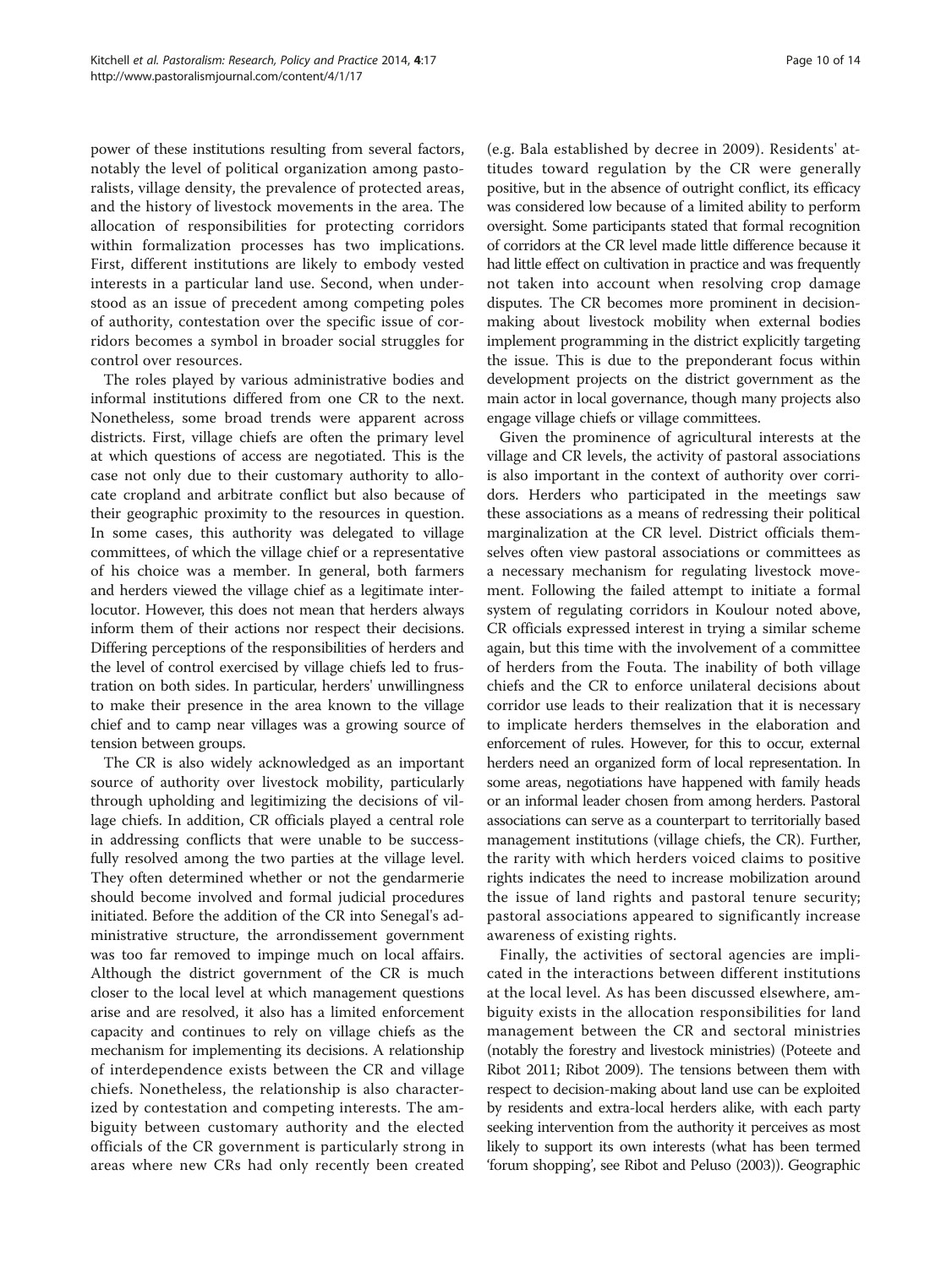differences in ministry activities are also important for shaping attitudes toward corridors ('[Background](#page-0-0)' section above). The livestock ministry has historically focused its interventions on the northern zone and has been an important source of development financing there. In northern and eastern districts, it was invoked as playing a very active role in local resource management, both through the distribution of resources and infrastructure and through active intervention in processes of land use planning. Pastoral associations often targeted the livestock ministry and the regional livestock service as their primary ally in the state administration. In agropastoral zones just south of the Ferlo, this dynamic leads to tensions between the livestock ministry and residents; some residents in these areas viewed grazing permits (autorisations d'entrée) distributed by the regional livestock service as the state backing herders and forcing residents to deal with depredations associated with mobility (mainly cutting of trees). Permits were viewed as awarding outsiders rights which had not been properly negotiated with residents, thus infringing on their authority. Interestingly, however, villages were able to use noncompliance to increase local control by placing tighter restrictions on herders without the required papers.

In contrast, the prominence of protected areas and forestry agents in the southern zone has decidedly different effects. In these districts, the dialogue on transhumance and corridors is dominated by concerns about forest cutting. This has been exacerbated by a species shift in use of corridors from grazers to browsers and a new push to the southeast by corridor users. The forestry agency's perception of livestock herding as a source of forest degradation has contributed to shaping both local officials' and residents' attitudes toward corridors. Due to the low level of agricultural pressure in this zone, contention over livestock mobility centres not on crop damage but instead on the impacts on forest cover and health. In Medina Foulbe, comités de vigilance were established at the village level and charged with supervision of forest use. The emphasis was on reducing cutting of certain species including Acacia seyal, an important source of tree browse. Backed by the forestry service, this effort to enhance local control over resources collapsed when an altercation between one village committee and extra-local herders led to several committee members being jailed. The lack of formal legal status for the committees and the resultant ambiguity in their authority were noted as a significant obstacle to effective resource management.

Despite the tensions sparked between divergent socioprofessional groups, a study undertaken as part of the Project for Livestock Development in Senegal and the Casamance (PDESOC, a regional project under the direction of the livestock ministry) recommended the resurrection and reorganization of these committees as a primary means to achieving ongoing implementation and monitoring of corridor protection (Diop et al. [2013](#page-12-0)). Although this recommendation represents an attempt to enhance coordination among villages, the CR, and relevant ministries, explicit attention to the politics that typify interactions among these administrative levels and development of means for the incorporation of herders in decision-making is required to build enduring institutions for managing mobility.

## Conclusion: implications for land use planning efforts

Conflicts between farmers and herders are inherent to the mosaic of land use typical of Sudano-Sahelian West Africa. Local cases of conflict have historically been negotiated through complex, multi-stranded social relations that connect different user groups (Turner [1999;](#page-13-0) Turner 2006). However, the dominant focus on the village scale in land policy and development projects has historically privileged agricultural interests and discounted pastoralists, effectively resulting in enclosures (Marty [1993;](#page-13-0) Painter et al. [1994](#page-13-0)). Further, the local and regional administrations responsible for land use planning are dominated by agricultural constituencies in many areas. The 'paradox of pastoral tenure' has been described as providing both flexibility in resource use and security of access (Fernandez-Gimenez [2002](#page-12-0); Moritz et. al. [2013](#page-13-0)). Although informal negotiation at local sites has considerable benefits in terms of flexibility, given the expansion of agriculture and the increasing political dominance and material control of certain zones by farming interests, it is inadequate for securing access to pastoral resources. Intervention of higher-level state authorities is necessary to protect the livelihood security of herders and ensure coordination with respect to transhumance corridors that cross multiple jurisdictions (Bassett [2009;](#page-12-0) Moutari and Girault [2013](#page-13-0); van Driel [1997](#page-13-0)). The governance of pastoral mobility involves a multitude of institutions and actors operating at a variety of scales. Maintaining transhumance as a regional resource use system thus requires both some form of co-management and a proactive role for state authorities.

Scholars have raised concerns that the formalization of livestock corridors under state authority will result in a loss of flexibility for pastoralists due to the reliance on delimiting a fixed pastoral infrastructure and the reduced ability of local user groups to develop their own negotiated solutions (Dafinger and Pelican [2006](#page-12-0); Mortiz et al. [2013\)](#page-13-0). Although flexibility is an essential aspect of pastoral resource systems, the expansion of cropping in agropastoral areas necessitates a hybrid approach to management that embraces flexibility among pastoral groups but operates within negotiated, mutually acceptable boundaries that protect pastoral resources from agricultural encroachment. Recent research using spatial analysis has shown that the nature of resource variability (notably inter-annual variability in forage phenology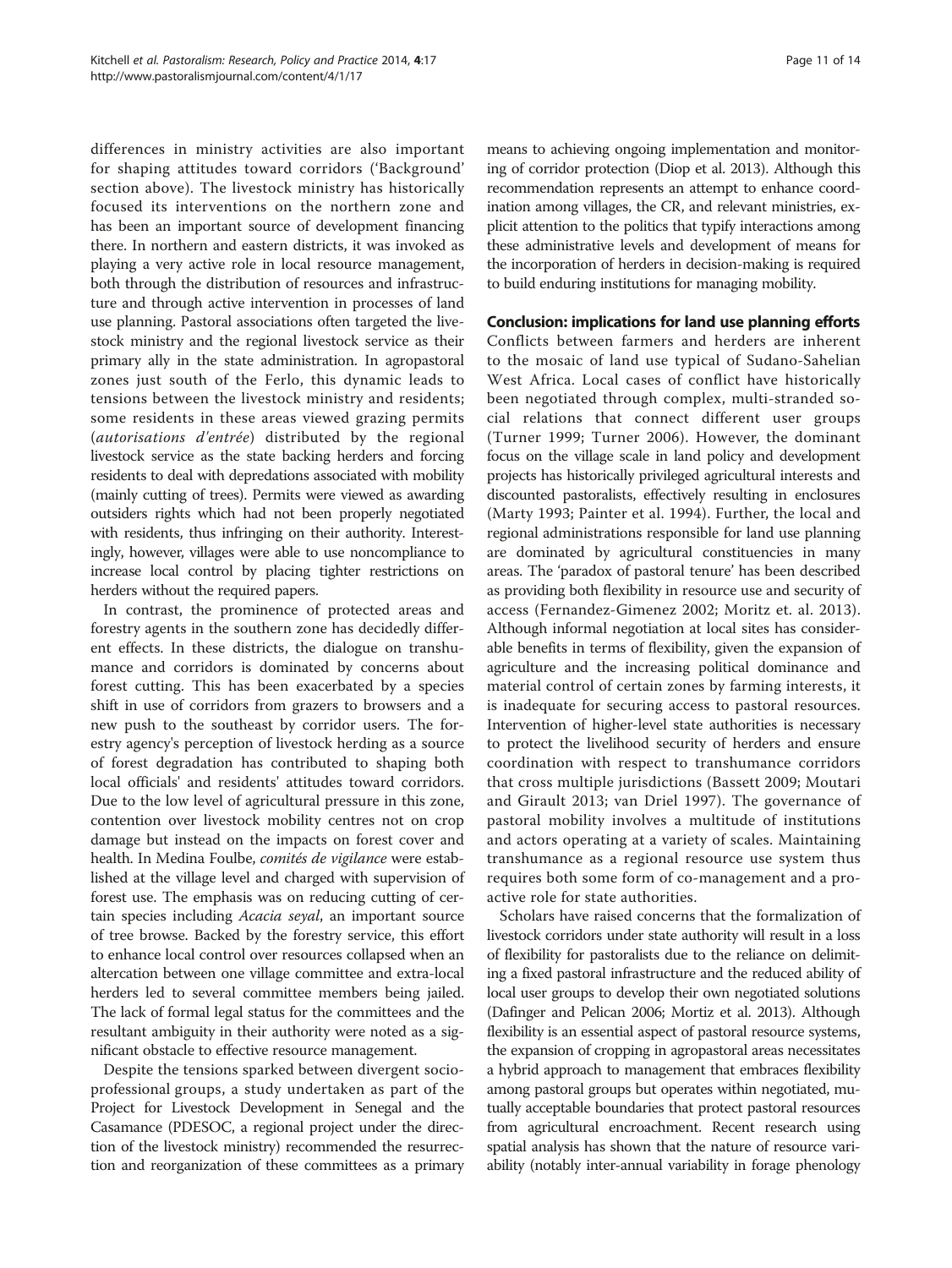and the existence of key forage patches) has seasonal regularities that are compatible with the territorial protection of movement corridors and key pastoral resources (Brottem et al. [2014](#page-12-0)). Within these regional corridor networks, flexibility can be maintained through flexible pastoral tenure arrangements to access forage and water for livestock. In fact, clear ownership rights to pasture and water among pastoralists in eastern Senegal are rare along our mapped transhumance corridors. Therefore, if corridor mapping is approached as part of an ongoing process of negotiated land use planning rather than as an end in itself, it can be an important step in enabling coordination across competing institutions.

Careful attention to the nature of institutional politics around corridors is necessary to facilitate this. Our analysis examined divergences in local perceptions of the function of corridors and the authorities involved in management in order to understand the politics of corridor protection. In the course of meetings, discussions inevitably focused less on the placement of corridors and more on corridor recognition. Debates about recognition were equally affected by questions about 1) what protections should be accorded and 2) who has the authority to recognize corridors. Depending on their understanding of the purpose of corridors, resource users hold two related but competing perspectives on corridor protection. The first is controloriented, emphasizing the prevention of crop damage and reduction of conflict; the second is access-oriented emphasizing corridors as a means to ensure access to pastures. While these can be complimentary, creating opportunities for negotiation between groups motivated by different ends, it is important to note that regulations on corridors are alternately used to claim access rights and to exclude certain users or uses. Without a clear understanding of the functions of corridors in pastoral mobility (i.e. requirements of water and pasture associated with stopping points along corridors), formalization can result in corridors acting as restrictive spaces for livestock. Maintaining the possibility of mobility in only this narrow sense will have a significantly negative effect on livestock production. Given the dominance of agricultural interests at the CR level in many districts, it is necessary to ensure that formalized recognition of corridors is coupled with protection of pastoral sites from competing land uses if livestock mobility is to be enhanced.

Moreover, in the context of overlapping institutions for resource management, authority over corridor recognition is highly contested. Variations in the relative authority of different institutions mean that the management of pastoral mobility is effectively in different institutional hands at different points along the corridor. Attempts to formally delineate and protect livestock corridors will inevitably be confronted by the institutional politics surrounding control over management. Greater coordination is required across

administrative levels to effectively implement regulations protecting corridors. However, the development of possible solutions is hindered when debates about corridors become proxies for struggles over authority in resource management, with the dominant discourse favouring the interests of settled cultivators. Outside facilitators of land use planning processes should take a process-oriented approach that emphasizes institution building rather than the one-time production of a land use map; such an approach requires ongoing support and a longer time horizon. In particular, at the CR level, more training is needed on extant national policy as well as support in formulating, implementing, and maintaining land use agreements around mobility. Since villages are where implementation inevitably occurs, village-level authorities need to be included in planning processes in meaningful ways. Likewise, transhumant groups need to be represented in decision-making in order to enhance legitimacy and increase the durability of land use agreements. The ability to effectively involve herding groups is complicated by the timing of their presence and their level of internal organization. Informal institutions may offer an important starting point for defining shared norms among transhumant herders and CR residents. These include understandings of customary rights and responsibilities in which mutual obligations among user groups are emphasized. In some areas, close social relations between groups can facilitate negotiation. Finally, generating consensus on the application of rules protecting mobility is intertwined with the resolution of tangential problems. In particular, these include whether or not herders announce themselves to local bodies, establishment of social ties that might diminish incidences of aggression, acceptance of local rules on tree cutting, and reduction of livestock theft.

There is a fundamental disconnect between the scale at which corridors operate and the management institution of a village or CR. Corridors cross multiple CRs and even international borders, but the need for coordinated governance has yet to be integrated into the logic of decentralization and local management of natural resources. Ensuring that agricultural expansion does not have strong detrimental effects on livestock mobility requires regional scale, coordinated efforts that take into account both the materiality of corridors and the local institutional politics surrounding corridor protection.

#### **Endnotes**

The older of these depictions most likely reflect the reality of the geography of livestock movements in the past since corridors are in part a creation of agricultural pressure. Without agricultural pressure, livestock paths are best described as movement zones composed of a series of intersecting, braided paths with the same orientation within a broad band of land.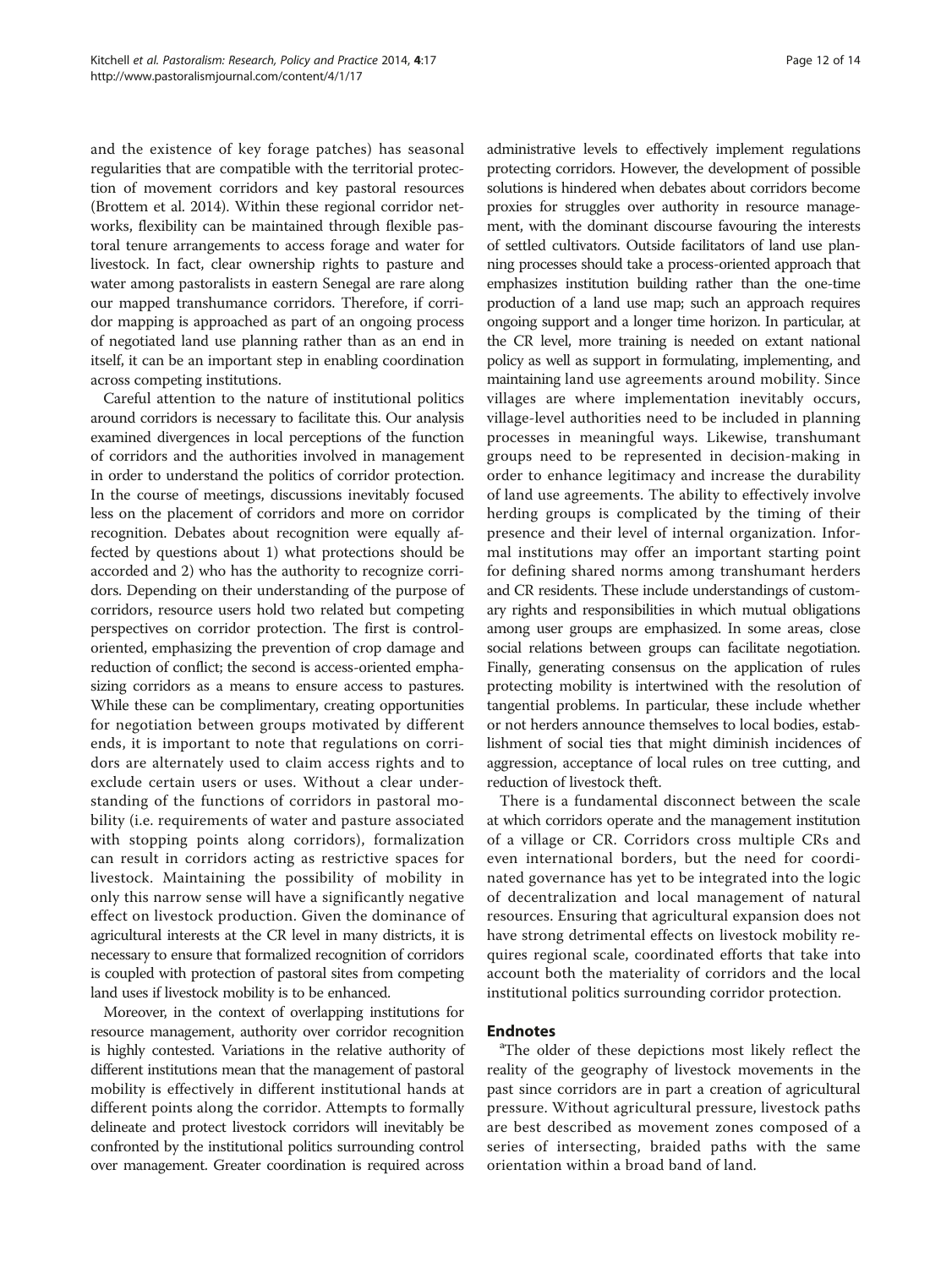<span id="page-12-0"></span>b This geospatial information will not only assist in conflict management and land use planning but also be used by the research project to estimate the benefits and costs of alternative land uses where herding and cropping (especially irrigated cropping) co-exist.

Although corridors may have been identified by herding informants residing outside of the communauté rurale, local 'herders' as well as 'farmers' were generally quite familiar with these corridors and associated resting and water points with many, especially herders, using these for their own livestock.

d Nonetheless, this customary function of corridors is complicated by changes in the intensity and timing of use. In particular, contention has increased around the international corridor that follows the river from Matam to areas south of Kidira as it has become more heavily travelled and the frequency of tree coppicing for browse has increased.

#### Competing interests

The authors declare that they have no competing interests.

#### Authors' contributions

EK collected and analysed the qualitative data from focus group meetings. EK wrote an initial draft of the 'Results' and 'Conclusions' sections, and MDT wrote an initial draft of the 'Introduction' and 'Methods' sections. MDT designed the overall corridor mapping study with the assistance of JM. MDT processed and analysed the geospatial data to produce the provisional maps used at focus group meetings. All authors were involved in editing and approved the final manuscript.

#### Authors' information

EK is a PhD student in geography at the University of Wisconsin-Madison focusing on the intersections between land use change, governance institutions, and climate change vulnerability in agropastoral communities in Senegal and Mali. MDT is a Professor in the Department of Geography whose research is concerned with environmental dynamics and the institutions and politics that surround resource management in Sahelian West Africa. JM is an Associate Professor in the Department of Public Administration and International Affairs at Syracuse University who works on the economics of pastoral systems and is the Principal Investigator of the project that conducted this research, La Gestion des Systèmes Fluviaux pour l'Avenir.

#### Acknowledgements

Mame Astou Diagne, Mouhamed Mandiang, Pathé Thiongane, and Mamadou Thioube contributed to this work as research assistants. This work was supported by the Bureau for Economic Growth, Agriculture and Trade of the United States Agency for International Development under the terms of grant no. EEM-A-00-10-00001. This grant is managed by the Feed the Future Innovation Lab for Collaborative Research on Adapting Livestock Systems to Climate Change. The opinions expressed herein are those of the authors and do not necessarily reflect the views of the United States Agency for International Development, the US Government, or the Feed the Future Innovation Lab.

#### Author details

<sup>1</sup>Department of Geography, 160 Science Hall, University of Wisconsin-Madison, 550 N Park St, Madison, WI 53706, USA. <sup>2</sup>Maxwell School, Department of Public Administration and International Affairs, 333 Eggers Hall, Syracuse University, Syracuse, NY 13244-1020, USA.

#### Received: 17 June 2014 Accepted: 9 September 2014 Published online: 08 October 2014

#### References

Ba, C. 1986. Les Peul du Senegal. Étude géographique. Dakar: Les nouvelles éditions africaines.

- Bassett, TM, and MD Turner. 2007. Sudden shift or migratory drift? Fulbe herd movements to the Sudano-Guinean region of West Africa. Human Ecology 35: 33–49.
- Beauvilain, A. 1977. Les Peul du Dallol Bosso, Etudes Nigeriennes 42. Niamey, Niger: Institut de Recherche en Sciences Humaines.
- Benjaminsen, TA. 1997. Natural resource management, paradigm shifts, and the decentralization reform in Mali. Human Ecology 25(1): 121–143.
- Benoit, M. 1979. Le chemin des Peuls du Boobola: Contribution à l'écologie du pastoralisme en Afrique des savanes. Paris: O.R.S.T.O.M.
- Bernardet, P. 1999. Peuls en mouvement, Peuls en conflits en moyenne et haute Côte d'Ivoire, de 1950 à 1990. In Figures peules, ed. R Botte, J Boutrais, and J Schmitz, 407–444. Paris: Karthala.
- Blench, RM. 1994. The expansion and adaptation of Fulbe pastoralism to subhumid and humid conditions in Nigeria. Cahiers d'Etudes Africaines 133–135: 197–212.
- Bonnet, B, and D Hérault. 2011. Gouvernance du foncier pastorale et changement climatique au Sahel. Revue des questions foncières (Land
- Tenure Journal) 2: 157–187. Brottem, L. 2013. The place of the Fula: Intersections of political and
- environmental change in western Mali. Madison: University of Wisconsin. Brottem, L, MD Turner, B Butt, and A Singh. 2014. Biophysical variability and
- pastoral rights to resources: West African transhumance revisited. Human Ecology 42: 351–365. doi:10.1007/s10745-014-9640-1.
- Dafinger, A, and M Pelican. 2006. Sharing or Dividing the Land? Land Rights and Farmer-Herder relations in Burkina Faso and Northwest Cameroon. Canadian Journal of African Studies 40(1): 127–151.
- De Bruijn, M, and H Van Djik. 1995. Arid ways: Cultural understandings of insecurity in Fulbe society, central Mali. Amsterdam: Thela Publishers.
- Diallo, A. 1978. Transhumance: Comportement, nutrition et productivite d'un troupeau zebus de Diafarabé, Thèse. Bamako, Mali: Centre Pédagogique Supérieure.
- Diop, AT, JD Cesaro, A Touré, A Ickowicz, and B Toutain. 2012. Évolution des transhumances. In Atlas des evolutions des systemes pastoraux au Sahel 1970–2012. SIPSA Report to FAO, ed. I Touré, A Ickowicz, A Wane, I Garba, and P Gerber, 14–15. Rome: Food and Agriculture Organization.
- Diop, AT, A Mbengue, MJ Senghor, and M Diene. 2013. La gestion de la transhumance et la mise en place de cadre de concertation au niveau de l'arrondisement de Kenieba. Dakar: Projet de Developpement de l'Elevage au Senegal Orientale et en Casamance (PDESOC).
- Dongmo, A-L, E Vall, MA Diallo, P Dugué, A Njoya, and J Lossouarn. 2012. Herding territories in Northern Cameroon and Western Burkina Faso: Spatial arrangements and herd management. Pastoralism: Research, Policy, and Practice 2: 26. doi:10.1186/2041-7136-2-26.
- Ellis, JE, and DM Swift. 1988. Stability of African pastoral ecosystems: Alternate paradigms and implications for development. Journal of Range Management 41: 450–459.
- Fernandez-Gimenez, ME. 2002. Spatial and Social Boundaries and the Paradox of Pastoral Land Tenure: A Case Study from Postsocialist Mongolia. Human Ecology 30(1): 49–78.
- Fernandez-Gimenez, ME, and S Le Febre. 2006. Mobility in pastoral systems: Dynamic flux or downward trend? International Journal of Sustainable Development and World Ecology 13: 341–362.

Gallais, J. 1975. Paysans et pasteurs du Gourma. La condition sahélienne. Paris: CNRS. Galvin, KA. 2009. Transitions: Pastoralists living with change. Annual Review of Anthropology 38: 185–198.

- Gray, LC. 2006. Decentralization, land policy, and the politics of scale in Burkina Faso. In Globalization and new geographies of conservation, ed. K Zimmerer, 277–295. Chicago: University of Chicago Press.
- Habou, A, and A Danguioua. 1991. Transfert du capital—betail au Niger (des pasteurs aux autres catégories socio-professionelles). Niamey, Niger: Secretariat Permanent du Comite National du Code Rural.
- Hesse, C, P Trench, and Pippa. 2000. Decentralisation and institutional survival of the fittest in the Sahel: What hope for CPRM? London: IIED.
- Juul, K. 2001. Power, pastures, and politics: Boreholes and decentralization of local resources management in Northern Senegal. In Power, politics, and production in the West African Sahel, ed. T Benjaminsen and C Lund, 57–74. Stockholm: Elanders Gotab.
- Kitchell, E. 2013. The social dimensions of livestock mobility: Climate risk, information networks, and resource governance in Central Senegal. Madison: